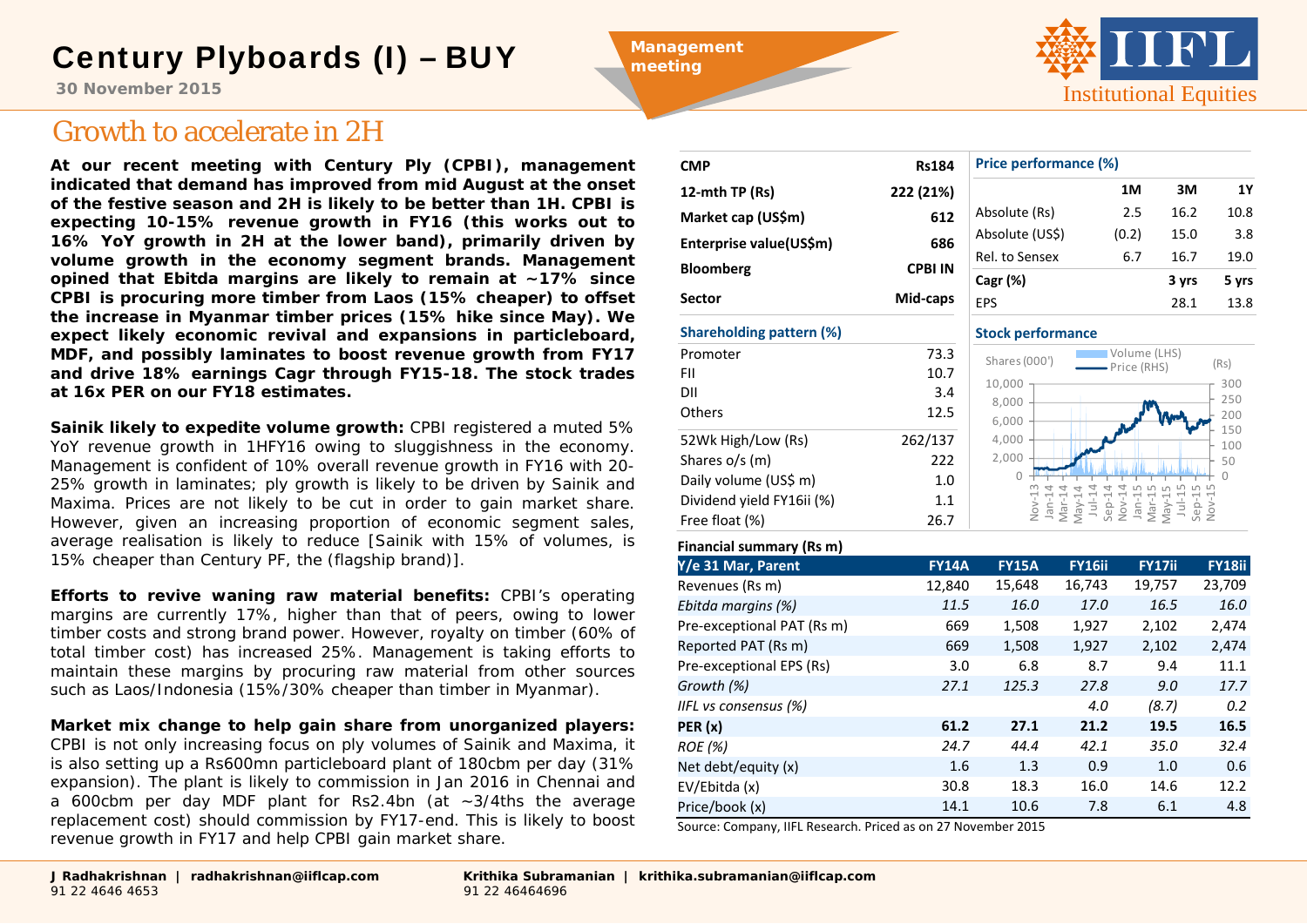

**2H to witness an uptick in revenue growth:** CPBI registered a modest 5% revenue growth in 1H owing to depressed ply volume growth and a high base due to Diwali occurring in 2Q last year. Management witnessed pickup in ply sales from mid August onwards and seeing further improvement in demand in the current quarter. It is confident of 10-15% revenue growth in FY16, which works out to 16% revenue growth in 2H, primarily driven by volume growth. The laminates segment is likely to grow 20-25%.

CPBI's economy segments (Sainik and Maxima) are likely to drive volume growth. Sainik's volumes grew 38% in 2QFY16. Sainik currently contributes to 15% of volumes. This proportion is likely to go up to 50% with the introduction of GST. Sainik is 15% cheaper than Century PF and prior to the aggressive marketing spend, it had higher operating margins than Century PF. Premium brands of CPBI such as Architect ply are 2x Century's Club prime brand and are not stocked by dealers and are distributed on order basis.

#### 0.05.010.015.020.025.030.035.040.045.0 $\Omega$ 5,000 10,000 15,000 20,000 25,000 FY08 FY09 FY10 FY11 FY12 FY13 FY14 FY15 FY16ii FY17ii FY18ii **(Rs mn)** Revenues in Rs mn (LHS)  $\rightarrow$  Growth % (RHS) (%)

Source: Company, IIFL Research

**Figure 1: Revenue growth trend for CPBI**



**Figure 2: Volume growth trend – CPBI vs. Greenply**

**Margins to be intact:** CPBI expects to maintain 17% margins for FY16. Royalty prices (60% of total timber cost) increased 25%, leading to an increase in raw material cost by 15%. CPBI's raw material cost forms 54% of sales. Efforts to purchase timber from Laos and Indonesia, which is 15% and 30% cheaper than Myanmar timber respectively (~USD430 per cbm) would address this issue. Currently, timber is procured in equal proportion from Myanmar and Laos. With increase in timber cost from Myanmar by 15% since May, the proportion of timber procured from Laos is likely to increase. Additionally, strong growth in the laminates and CFS segments is likely to support margins. The company procured timber for a brief period from Papua New Guinea but this was not well accepted in the Indian market.

Source: Companies, IIFL Research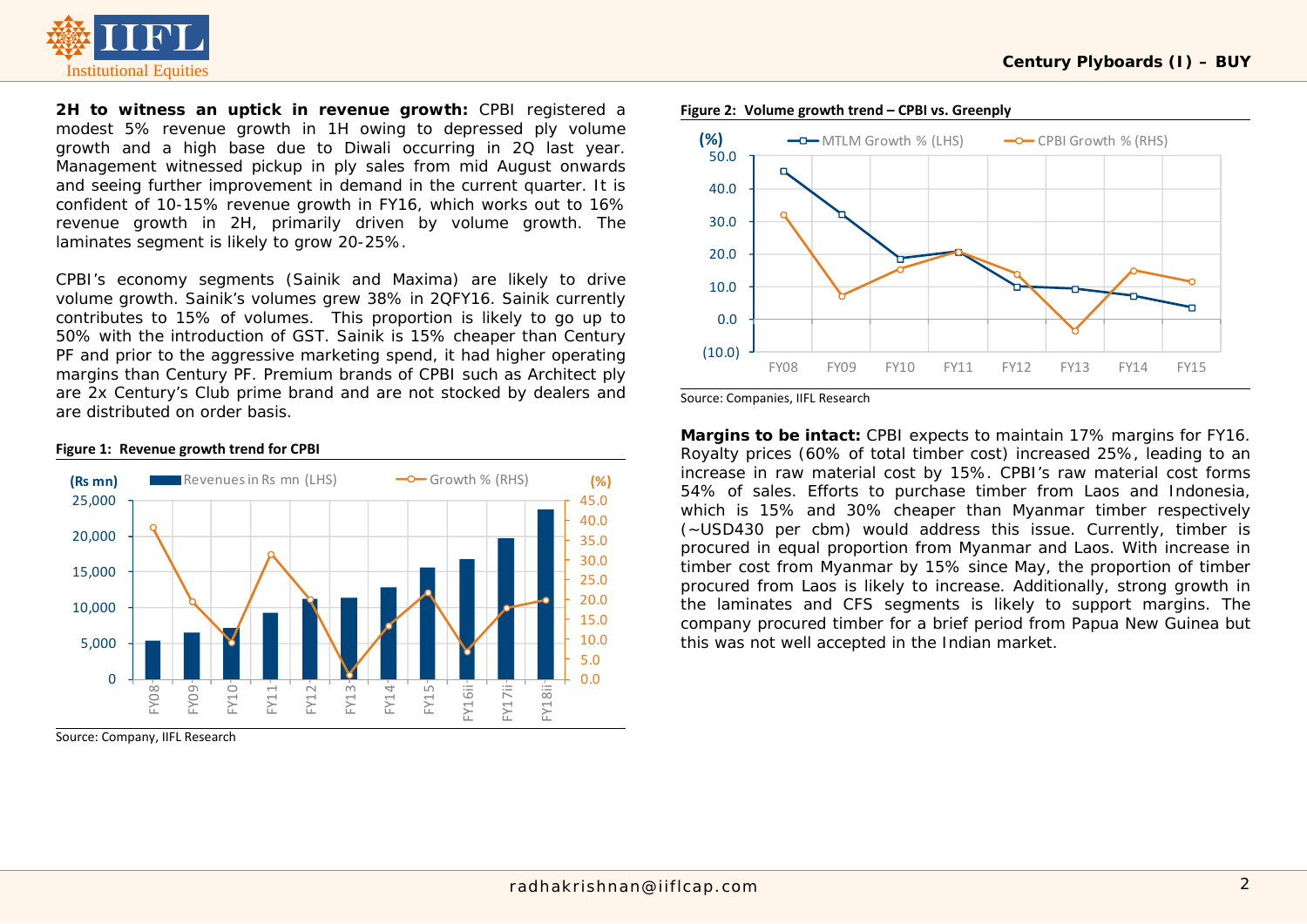### **Figure 3: Timber cost break up**

| <b>USD per cbm</b>            | <b>Previously</b> | <b>Revised</b> |
|-------------------------------|-------------------|----------------|
| Royalty                       | 244               | 306            |
| Contractor charges            | 39                | 39             |
| Middleman margin              | 67                | 67             |
| Transportation                | 17                | 17             |
| <b>Timber cost in Myanmar</b> | 367               | 428            |
| <b>Timber cost in Laos</b>    |                   | 364            |
| Timber cost in Indonesia      |                   | 299            |

Source: Company, IIFL Research

CPBI is not likely to cut prices to gain market share. The company, like its peers, has offered various discount schemes in the last few quarters, depending on the demand situation. No player has officially cut prices in FY16. On an average, CPBI charges 5% premium in its flagship products over its closest peer. However, with the share of economic segment sales increasing, average realisation has been below that of its closest peer, and the gap is widening.

#### **Figure 4: Average realization – Century vs Green**



Source: Companies, IIFL Research

However, INR depreciation presents a risk to operating margins if it is not passed immediately. Timber is purchased in USD from Laos and Myanmar and imported raw materials form 65% of total raw material cost. Every Re1 depreciation in INR is likely to depress margins by 1.5%. Ad expenditure is likely to maintain at 4% of revenues.

### **Figure 5: CPBI vs Greenply Ebitda margins**



Source: Companies, IIFL Research

**Product portfolio undergoing a change:** CPBI, which primarily was present in premium plywood segments, is gradually altering its mix towards economy segment ply, particleboard, and MDF. Particleboard is made by combining fine sawdust and is less durable and more economical than MDF, which is made from combining small wood chips. These two types are seeing more acceptance in the non-residential market to which CPBI currently caters, only to the extent of 15% (~35% in case of its closest peer).

Realisations of MDF are on an average half of that of plywood due to cheaper raw material costs and fewer core layers as opposed to ply. However, historical data from Greenply shows that MDF makes Ebitda margin of 10pps more than plywood. Greenply's ROCE in MDF, which was at 22%/18% in FY13/14, 200bps lower than ROCE of ply, was 26% in FY15 (21% for ply). Initially, to establish the brand in the market, CPBI is likely to price MDF at a discount to existing players.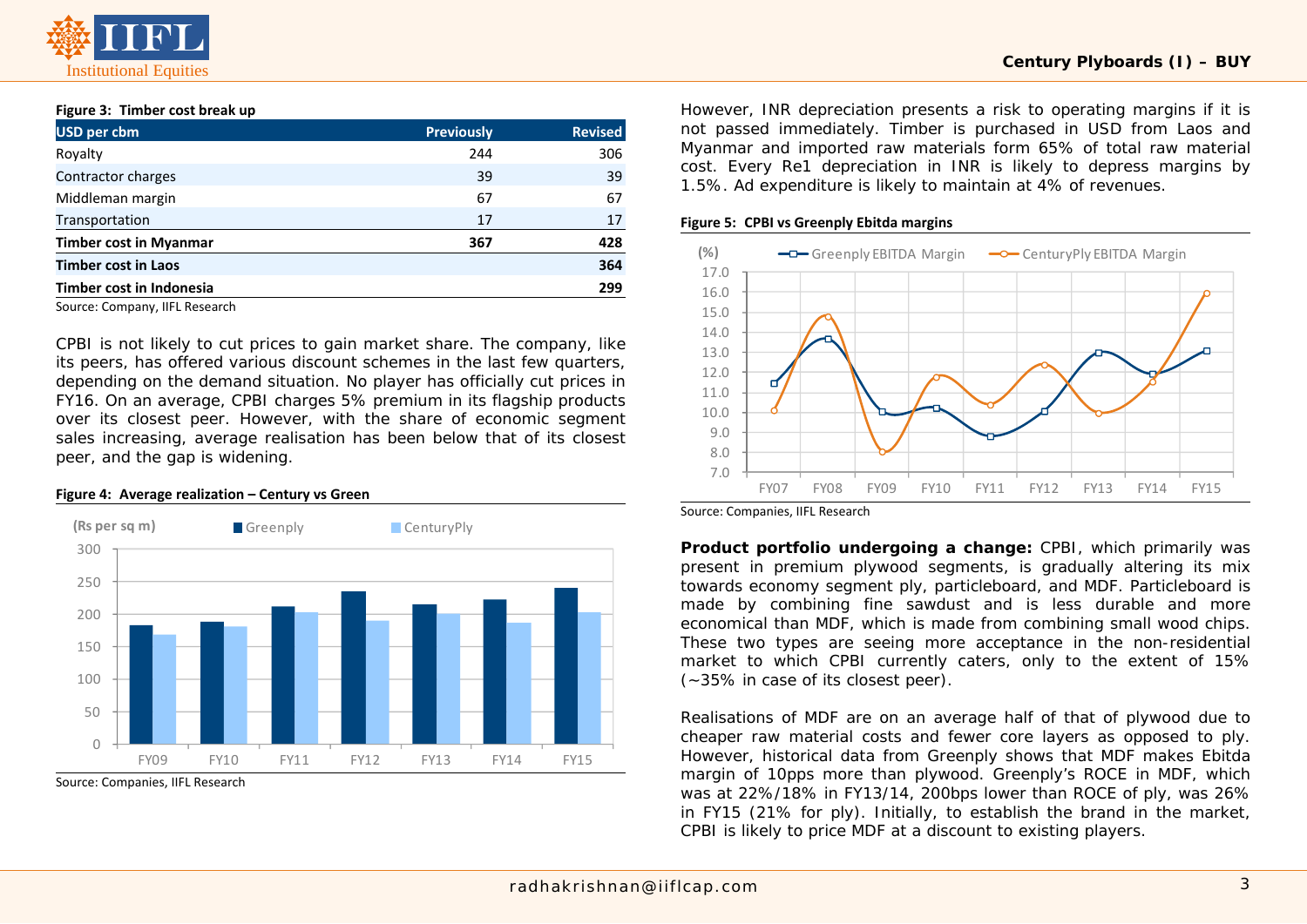

# 0.05.010.015.020.025.030.0FY12 FY13 FY14 FY15**(%)** Plywood Ebitda Margin MDF Ebitda Margin

## **Figure 6: Greenply Ebitda margins – Ply vs MDF**

Source: Company, IIFL Research

The MDF industry size is ~Rs35bn and does not have any unorganized players. The anti dumping duty of USD46.09/cbm (12% of Greenply's MDF realisation) levied in October 2015 for the next 5 years, is likely to boost the domestic MDF industry growth.

**Aggressive expansion plans to sustain growth:** CPBI's particleboard greenfield of 180cbm per day in Chennai is likely to commence in Jan 2015. Its MDF 600cbm per day expansion in Punjab of Rs2.5bn (70% funded by debt) is likely to commission in FY17 end. Capex of the MDF plant is at 24% discount to the average replacement cost due to equipment ordered from China. Management is confident of the suppliers' credibility and it has verified them adequately. Additionally Rs0.5bn will be spent on 10MW CPP for the plant, which will be commissioned following ramp-up of the MDF plant. The company has already spent Rs750mn on the MDF plant. The plant would also consist of a ply press. We expect the company to expand in the laminates division also by FY17, given that it is running at 90% utilisation (10- 15% market share of the organized sector currently).

## **Figure 7: PE Chart of CPBI**



Source: Bloomberg, IIFL Research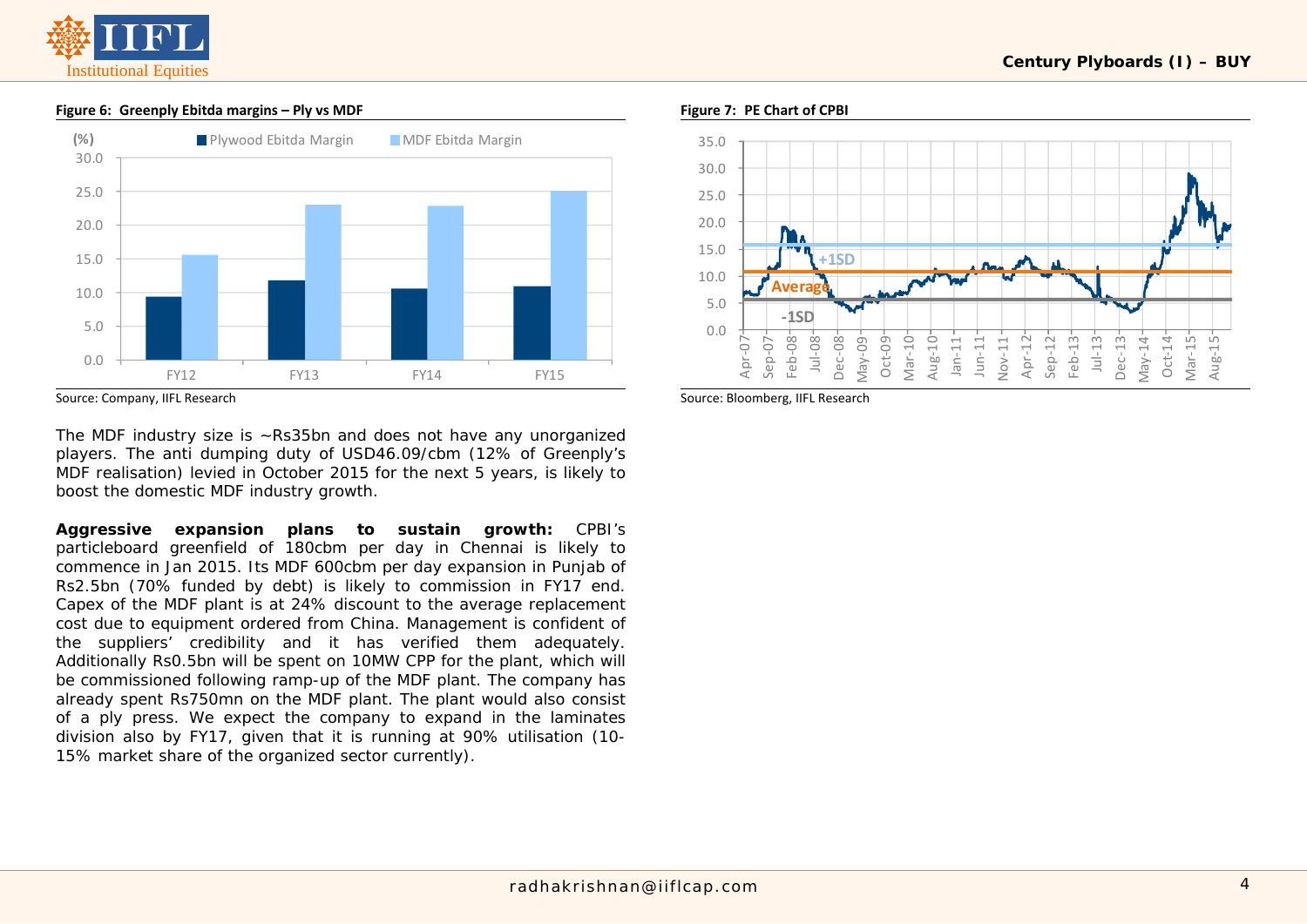

**Background:** CPBI is India's leading plywood manufacturing company with six manufacturing units in India and one in Myanmar. In India, it has plants in Haryana in north, Tamil Nadu in south, West Bengal in east, Assam in north-east, Gujarat in west, and Uttarakhand in the central region. CPBI is promoted by first-generation promoters. Mr. Sajjan Bhajanka and Mr. Sanjay Agarwal are the key promoters. Mr. Vishnu Khemani, Mr. Prem Bhajanka and Mr. H.P Agarwal are the other promoters. All promoters are first-generation entrepreneurs with over 30 years of experience in plywood and related products. CPBI's other two major business segments are laminates and logistics. CPBI is India's third largest laminate producer; laminates accounted for 19% of CPBI's revenue in FY14. CPBI recently has doubled laminate capacity from 2.4m sheets to 4.8m sheets. CPBI operates two container freight stations near Kolkata Port area (0.1 m sqm); CFS operations were started in FY09. This is the first privately owned CFS in eastern India.

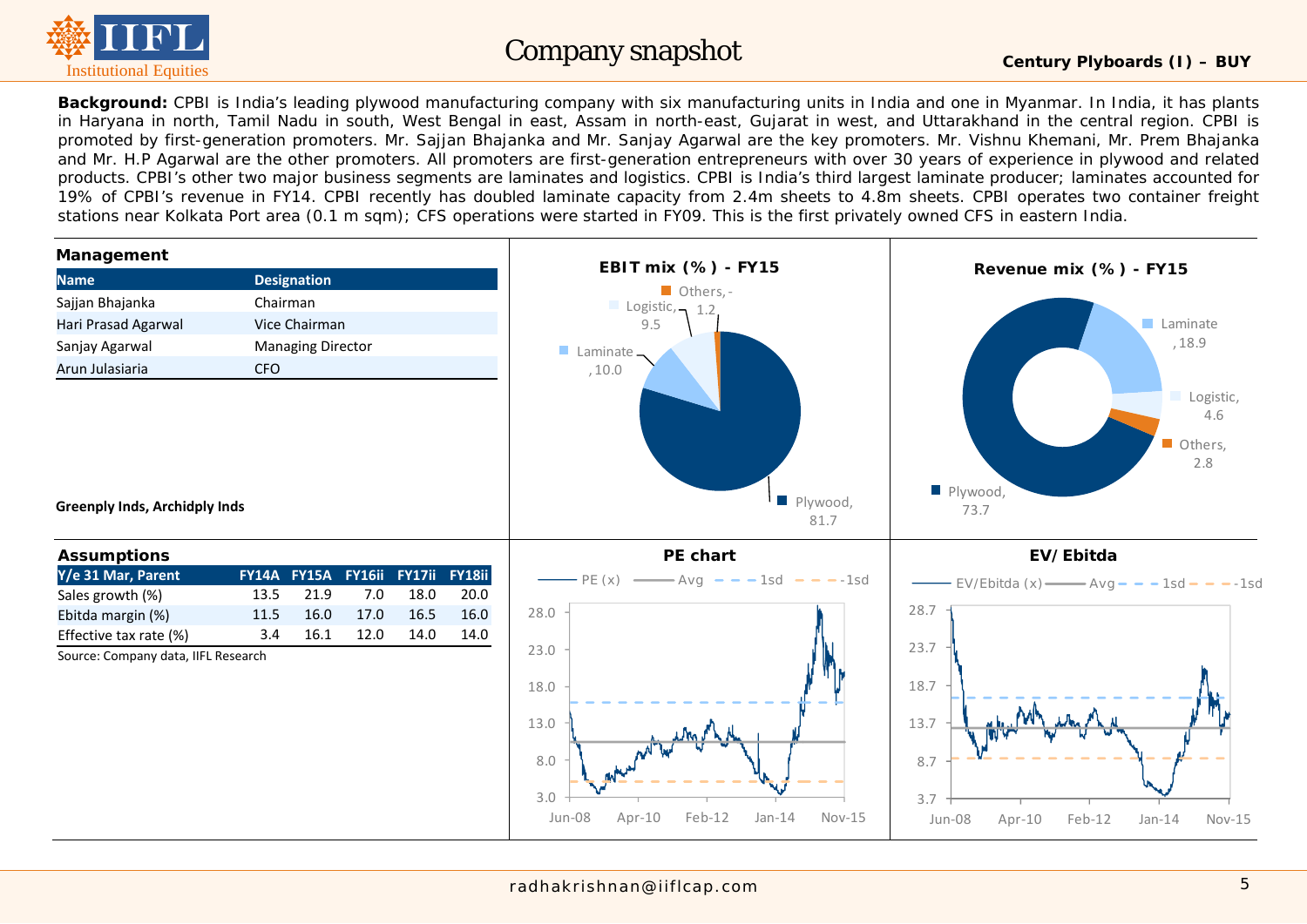# FL Institutional Equities

# Financial summary

#### **Income statement summary (Rs m)**

| Y/e 31 Mar, Parent            | <b>FY14A</b> | <b>FY15A</b> | <b>FY16ii</b> | <b>FY17ii</b> | <b>FY18ii</b> |
|-------------------------------|--------------|--------------|---------------|---------------|---------------|
| <b>Revenues</b>               | 12,840       | 15,648       | 16,743        | 19,757        | 23,709        |
| Ebitda                        | 1,482        | 2,498        | 2,846         | 3,260         | 3,793         |
| Depreciation and amortisation | (332)        | (448)        | (448)         | (572)         | (752)         |
| <b>Ebit</b>                   | 1,150        | 2,050        | 2,398         | 2,688         | 3,041         |
| Non-operating income          | 95           | 181          | 181           | 181           | 181           |
| <b>Financial expense</b>      | (551)        | (433)        | (389)         | (425)         | (345)         |
| <b>PBT</b>                    | 693          | 1,798        | 2,190         | 2,444         | 2,877         |
| Exceptionals                  | $\Omega$     | $\Omega$     | $\Omega$      | 0             | 0             |
| <b>Reported PBT</b>           | 693          | 1,798        | 2,190         | 2,444         | 2,877         |
| Tax expense                   | (24)         | (290)        | (263)         | (342)         | (403)         |
| <b>PAT</b>                    | 669          | 1,508        | 1,927         | 2,102         | 2,474         |
| Minorities, Associates etc.   | 0            | $\Omega$     | 0             | 0             | 0             |
| <b>Attributable PAT</b>       | 669          | 1,508        | 1,927         | 2,102         | 2,474         |

#### **Ratio analysis**

| Y/e 31 Mar, Parent                  | <b>FY14A</b> | <b>FY15A</b> | <b>FY16ii</b> | FY17ii | <b>FY18ii</b> |
|-------------------------------------|--------------|--------------|---------------|--------|---------------|
| Per share data (Rs)                 |              |              |               |        |               |
| Pre-exceptional EPS                 | 3.0          | 6.8          | 8.7           | 9.4    | 11.1          |
| <b>DPS</b>                          | 1.0          | 1.3          | 2.0           | 2.5    | 2.5           |
| <b>BVPS</b>                         | 13.1         | 17.4         | 23.7          | 30.3   | 38.5          |
| Growth ratios (%)                   |              |              |               |        |               |
| Revenues                            | 13.5         | 21.9         | 7.0           | 18.0   | 20.0          |
| Ebitda                              | 31.3         | 68.6         | 13.9          | 14.5   | 16.4          |
| <b>EPS</b>                          | 27.1         | 125.3        | 27.8          | 9.0    | 17.7          |
| Profitability ratios (%)            |              |              |               |        |               |
| Ebitda margin                       | 11.5         | 16.0         | 17.0          | 16.5   | 16.0          |
| Ebit margin                         | 9.0          | 13.1         | 14.3          | 13.6   | 12.8          |
| Tax rate                            | 3.4          | 16.1         | 12.0          | 14.0   | 14.0          |
| Net profit margin                   | 5.2          | 9.6          | 11.5          | 10.6   | 10.4          |
| Return ratios (%)                   |              |              |               |        |               |
| <b>ROE</b>                          | 24.7         | 44.4         | 42.1          | 35.0   | 32.4          |
| <b>ROCE</b>                         | 16.5         | 26.7         | 27.6          | 24.8   | 23.3          |
| Solvency ratios (x)                 |              |              |               |        |               |
| Net debt-equity                     | 1.6          | 1.3          | 0.9           | 1.0    | 0.6           |
| Net debt to Ebitda                  | 3.2          | 2.0          | 1.6           | 2.0    | 1.5           |
| Interest coverage                   | 2.1          | 4.7          | 6.2           | 6.3    | 8.8           |
| Source: Company data, IIFL Research |              |              |               |        |               |

#### **Balance sheet summary (Rs m)**

| Y/e 31 Mar, Parent          | <b>FY14A</b> | <b>FY15A</b> | <b>FY16ii</b> | FY17ii | FY18ii |
|-----------------------------|--------------|--------------|---------------|--------|--------|
| Cash & cash equivalents     | 180          | 170          | 85            | 98     | 347    |
| Inventories                 | 2,927        | 3,200        | 3,551         | 4,216  | 5,089  |
| Receivables                 | 2,046        | 2,719        | 2,618         | 3,090  | 3,708  |
| Other current assets        | 625          | 760          | 1,095         | 1,095  | 1,095  |
| Creditors                   | 742          | 652          | 698           | 823    | 988    |
| Other current liabilities   | 584          | 924          | 924           | 924    | 924    |
| <b>Net current assets</b>   | 4,452        | 5,274        | 5,728         | 6,751  | 8,327  |
| <b>Fixed assets</b>         | 2,307        | 2,316        | 2,868         | 5,295  | 4,743  |
| Intangibles                 | 0            | 0            | 0             | 0      | 0      |
| Investments                 | 379          | 451          | 451           | 451    | 451    |
| Other long-term assets      | 701          | 812          | 812           | 812    | 812    |
| <b>Total net assets</b>     | 7,839        | 8,852        | 9,859         | 13,309 | 14,333 |
| <b>Borrowings</b>           | 4,931        | 5,047        | 4,647         | 6,647  | 5,847  |
| Other long-term liabilities | (5)          | (70)         | (70)          | (70)   | (70)   |
| <b>Shareholders equity</b>  | 2,914        | 3,876        | 5,282         | 6,733  | 8,557  |
| <b>Total liabilities</b>    | 7,839        | 8,853        | 9,859         | 13,310 | 14,334 |

## **Cash flow summary (Rs m)**

| Y/e 31 Mar, Parent                        | <b>FY14A</b> | <b>FY15A</b> | <b>FY16ii</b> | FY17ii   | FY18ii       |
|-------------------------------------------|--------------|--------------|---------------|----------|--------------|
| Ebit                                      | 1,150        | 2,050        | 2,398         | 2,688    | 3,041        |
| Tax paid                                  | (112)        | (344)        | (263)         | (342)    | (403)        |
| Depreciation and amortization             | 332          | 448          | 448           | 572      | 752          |
| Net working capital change                | (845)        | (832)        | (540)         | (1,010)  | (1, 327)     |
| Other operating items                     | 238          | 307          | 0             | 0        | $\mathbf{0}$ |
| Operating cash flow before interest       | 764          | 1,629        | 2,044         | 1,908    | 2,064        |
| Financial expense                         | (551)        | (433)        | (389)         | (425)    | (345)        |
| Non-operating income                      | 95           | 181          | 181           | 181      | 181          |
| <b>Operating cash flow after interest</b> | 307          | 1,377        | 1,836         | 1,664    | 1,900        |
| Capital expenditure                       | (482)        | (533)        | (1,000)       | (3,000)  | (200)        |
| Long-term investments                     | (239)        | (107)        | 0             | 0        | $\Omega$     |
| <b>Others</b>                             | (370)        | (409)        | $\mathbf{0}$  | $\Omega$ | $\Omega$     |
| Free cash flow                            | (784)        | 328          | 836           | (1, 336) | 1,700        |
| Equity raising                            | $\Omega$     | $\Omega$     | 0             | $\Omega$ | $\Omega$     |
| <b>Borrowings</b>                         | 224          | 121          | (400)         | 2,000    | (800)        |
| <b>Dividend</b>                           | (57)         | (460)        | (521)         | (651)    | (651)        |
| Net chg in cash and equivalents           | (617)        | (11)         | (85)          | 13       | 249          |
| Source: Company data, IIFL Research       |              |              |               |          |              |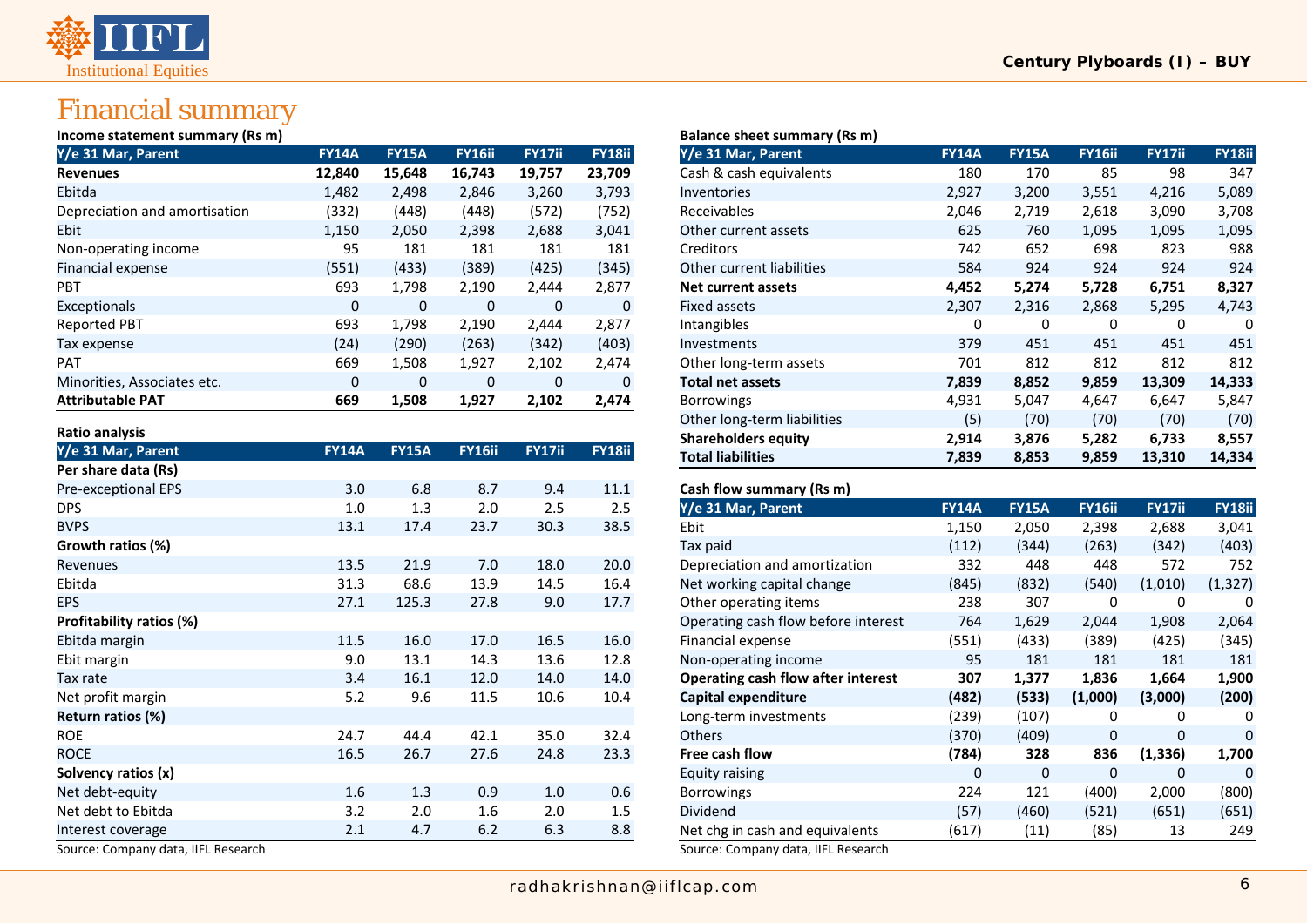

#### **Disclosure : Published in 2015, © India Infoline Ltd 2015**

India Infoline Group (hereinafter referred as IIFL) is engaged in diversified financial services business including equity broking. DP services, merchant banking, portfolio management services, distribution of Mutual Fund, insurance products and other investment products and also loans and finance business. India Infoline Ltd ("hereinafter referred as IIL") is a part of the IIFL and is a member of the National Stock Exchange of India Limited ("NSE") and the BSE Limited ("BSE"). IIL is also a Depository Participant registered with NSDL & CDSL, a SEBI registered merchant banker and a SEBI registered portfolio manager. IIL is a large broking house catering to retail. HNI and institutional clients. It operates through its branches and authorised persons and sub-brokers spread across the country and the clients are provided online trading through internet and offline trading through branches and Customer Care.

- a) This research report ("Report") is for the personal information of the authorized recipient(s) and is not for public distribution and should not be reproduced or redistributed to any other person or in any form without IIL's prior permission. The information provided in the Report is from publicly available data, which we believe, are reliable. While reasonable endeavors have been made to present reliable data in the Report so far as it relates to current and historical information, but IIL does not guarantee the accuracy or completeness of the data in the Report. Accordingly, IIL or any of its connected persons including its directors or subsidiaries or associates or employees shall not be in any way responsible for any loss or damage that may arise to any person from any inadvertent error in the information contained, views and opinions expressed in this publication.
- Past performance should not be taken as an indication or quarantee of future performance, and no representation or warranty, express or implied, is made regarding future performance. Information, opinions and estimates contained in this report reflect a judgment of its original date of publication by IIFL and are subject to change without notice. The price, value of and income from any of the securities or financial instruments mentioned in this report can fall as well as rise. The value of securities and financial instruments is subject to exchange rate fluctuation that may have a positive or adverse effect on the price or income of such securities or financial instruments.
- c) The Report also includes analysis and views of our research team. The Report is purely for information purposes and does not construe to be investment recommendation/advice or an offer or solicitation of an offer to buy/sell any securities. The opinions expressed in the Report are our current opinions as of the date of the Report and may be subject to change from time to time without notice. IIL or any persons connected with it do not accept any liability arising from the use of this document.
- d) Investors should not solely rely on the information contained in this Report and must make investment decisions based on their own investment objectives, judgment, risk profile and financial position. The recipients of this Report may take professional advice before acting on this information.
- e) IIL has other business segments / divisions with independent research teams separated by 'Chinese walls' catering to different sets of customers having varying objectives, risk profiles, investment horizon, etc and therefore, may at times have, different and contrary views on stocks, sectors and markets.
- f) This report is not directed or intended for distribution to, or use by, any person or entity who is a citizen or resident of or located in any locality, state, country or other jurisdiction, where such distribution, pub availability or use would be contrary to local law, regulation or which would subject IIL and its affiliates to any registration or licensing requirement within such jurisdiction. The securities described herein may or may not be eligible for sale in all jurisdictions or to certain category of investors. Persons in whose possession this Report may come are required to inform themselves of and to observe such restrictions.
- g) As IIL along with its associates, are engaged in various financial services business and so might have financial, business or other interests in other entities including the subject company(ies) mentioned in this Report However, IIL encourages independence in preparation of research report and strives to minimize conflict in preparation of research report. IIL and its associates did not receive any compensation or other benefits from the subject company(jes) mentioned in the Report or from a third party in connection with preparation of the Report. Accordingly, III and its associates do not have any material conflict of interest at the time of publication of this Report.
- As IIL and its associates are engaged in various financial services business, it might have:-

(a) received any compensation (except in connection with the preparation of this Report) from the subject company in the past twelve months; (b) managed or co-managed public offering of securities for the subject company in the past twelve months; (c) received any compensation for investment banking or merchant banking or brokerage services from the subject company in the past twelve months; (d) received any compensation for products or services other than investment banking or merchant banking or brokerage services from the subject company in the past twelve months; (e) engaged in market making activity for the subject company.

- i) IIL and its associates collectively do not own (in their proprietary position) 1% or more of the equity securities of the subject company mentioned in the report as of the last day of the month preceding the publication of the research report.
- j) The Research Analyst engaged in preparation of this Report or his/her relative*:-*

(a) does not have any financial interests in the subject company (ies) mentioned in this report; (b) does not own 1% or more of the equity securities of the subject company mentioned in the report as of the last day of the month preceding the publication of the research report; (c) does not have any other material conflict of interest at the time of publication of the research report.

k) The Research Analyst engaged in preparation of this Report:-

(a) has not received any compensation from the subject company in the past twelve months; (b) has not managed or co-managed public offering of securities for the subject company in the past twelve months; (c) has not received any compensation for investment banking or merchant banking or brokerage services from the subject company in the past twelve months; (d) has not received any compensation for products or services other than investment banking or merchant banking or brokerage services from the subject company in the past twelve months; (e) has not received any compensation or other benefits from the subject company or third party in connection with the research report; (f) has not served as an officer, director or employee of the subject company; (q) is not engaged in market making activity for the subject company.

L) IIFLCAP accepts responsibility for the contents of this research report, subject to the terms set out below, to the extent that it is delivered to a U.S. person other than a major U.S. institutional investor. The analyst whose name appears in this research report is not registered or qualified as a research analyst with the Financial Industry Regulatory Authority ("FINRA") and may not be an associated person of IIFLCAP and, therefore, may not be subject to applicable restrictions under FINRA Rules on communications with a subject company, public appearances and trading securities held by a research analyst account. We submit that no material disciplinary action has been taken on IIL by any regulatory authority impacting Equity Research Analysis.